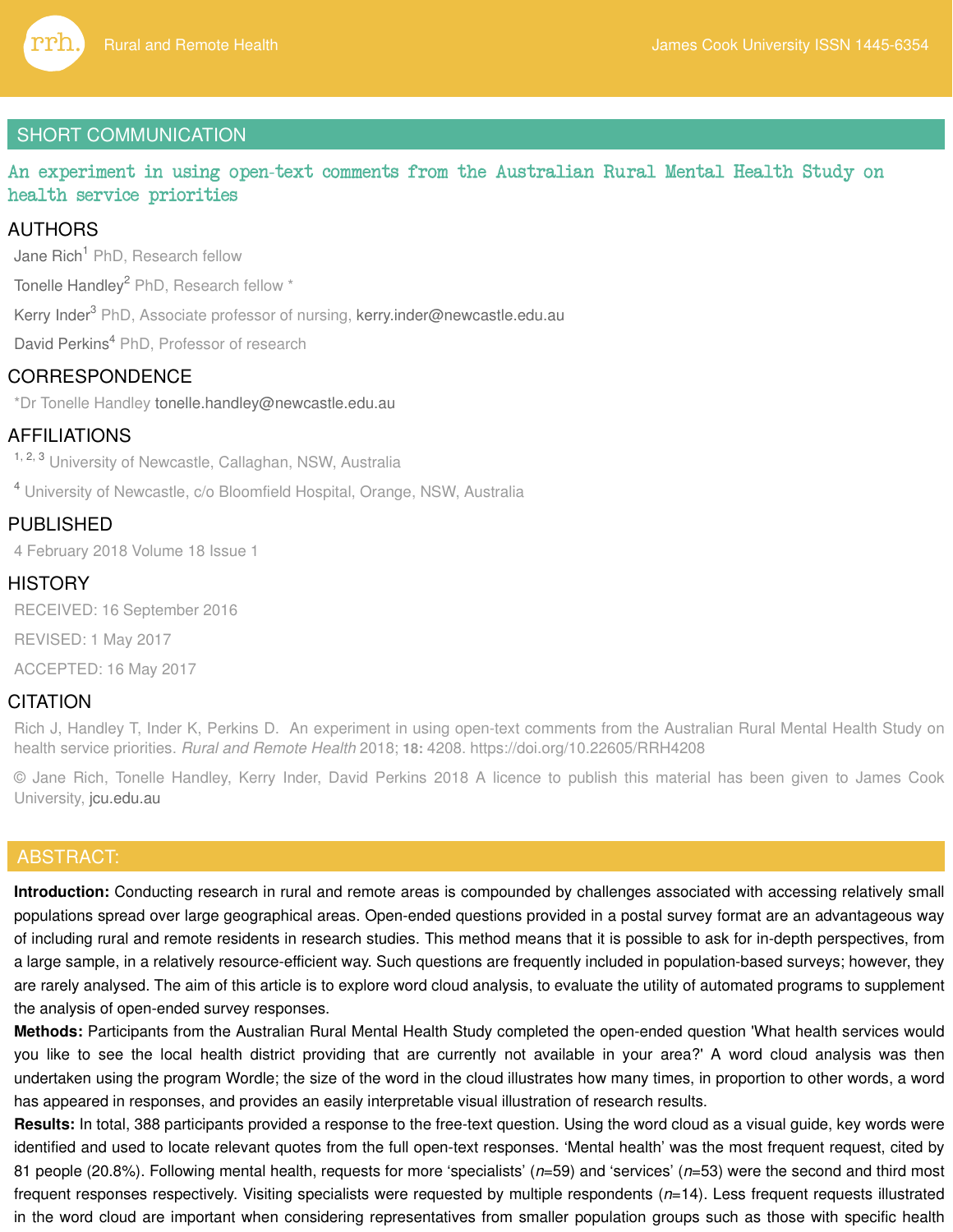needs or conditions including 'maternity' services  $(n=13)$ , 'cancer'  $(n=10)$ , 'drug and alcohol' services  $(n=8)$ , and 'aged care'  $(n=7)$ services are all core services even though they were being called for by fewer people. This lesser frequency may suggest that these services are already considered as available in some rural and remote communities.

**Conclusions:** This research aimed to determine whether meaningful and informative data could be obtained from short responses from open-ended survey questions using an automated data analysis technique to supplement a more in-depth analysis. The findings showed that, while not as detailed as interview responses, the open-ended survey questions provided sufficient information to develop a broad overview of the health service priorities identified by this large rural sample. Such automated data analysis techniques are rarely employed; however, the current research provides valuable support for their utility in rural and remote health research. This research has implications for researchers interested in engaging rural and remote residents, demonstrating that meaningful information can be extracted from short survey response data, contributing a resource-efficient supplement to a more detailed analysis. Open-ended questions are often asked in population-based studies yet they are rarely analysed, posing both an opportunity and a challenge for researchers using such participant-driven responses. The lessons learned from the methodology applied can be transferred to other population-based survey studies more widely.

# **KEYWORDS:**

Australia, mental health, open-ended survey, word cloud, Wordle

## FULL ARTICLE:

#### **Introduction**

Conducting research in rural and remote areas is compounded by challenges associated with accessing relatively small populations spread over large geographical areas. Individuals residing in rural and remote areas are often underrepresented in research, despite them constituting a vital part of the population, and offering unique experiences and perspectives. This is particularly worrisome at a time when user-driven research has been identified as vital in ensuring the ongoing utility of health research  $^1$ .

Postal surveys have multiple advantages as a research method, including being the most cost-effective method for population-based research, and obtaining a considerably higher response rate than internet surveys<sup>2</sup>. The option for open-ended questions means that it is possible to ask for in-depth perspectives, from a large sample, in a relatively resource-efficient way, which is particularly beneficial when targeting rural and remote populations because the geographical isolation of these areas means that research is typically resource-intensive. Such questions are frequently included in population-based surveys; however, they are rarely analysed<sup>3</sup>. In part this is due to the resources required to manually evaluate free-text responses. Another deterrent is that researchers are not able to prompt respondents, hence responses are often briefer than those obtained by more resource-intensive methods such as telephone interviews<sup>4</sup>. Options for analysing short-text responses are limited because these responses are not appropriate for detailed qualitative analysis, nor can quantitative methods be applied. Yet, recent research has begun to validate the use of these comments as research studies are beginning to draw on the value of open-text responses $^{5,6}$ .

The aims of this article are to (1) explore word cloud analysis and evaluate the utility of automated programs to supplement the analysis of open-ended survey responses, (2) determine whether meaningful information can be extracted from short-text responses from rural residents who were asked to report their priorities for local health services and (3) identify the characteristics of survey respondents who answer open-ended survey questions. If successful, this method could be usefully applied to countless population-based studies that include open-ended questions, by providing a method to utilise short-text responses while reducing the time required to manually evaluate open-text responses.

#### **Methods**

### **Sample and data collection**

This analysis uses data from the Australian Rural Mental Health Survey (ARMHS), a longitudinal population-based study exploring the determinants of mental health in rural and remote New South Wales<sup>7</sup>. Participants completed self-report postal surveys related to mental health and wellbeing (which we acknowledge may have introduced bias to the present analysis; this is further discussed in the conclusion). The present study uses data collected in Wave 4 (2012) of ARMHS, which included the open-ended question 'What health services would you like to see the local health district providing that are currently not available in your area?' ARMHS received ethics approval from the Human Research Ethics Committees of the Universities of Newcastle and Sydney, and the relevant area health services.

### **Data analysis**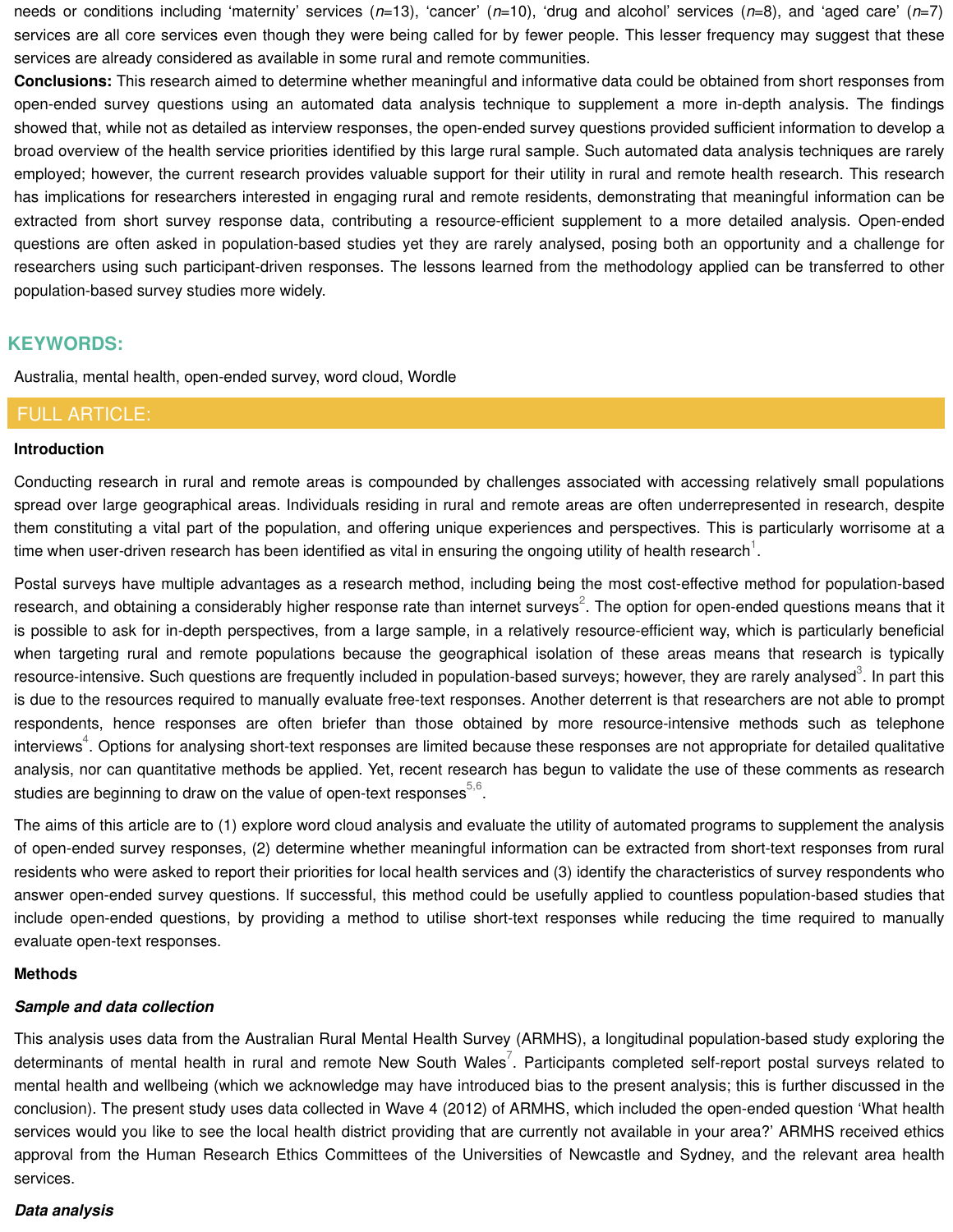Initial familiarisation of the data took place using NVivo software v10 (QSR International; http://www.qsr.com). When the researchers became aware of the brevity of responses (often just a few words), a summative approach to content analysis was applied to the data; that is, the frequency of words used was examined to assess meaning<sup>8</sup>. The analytical software Wordle (http://www.wordle.net.au) was employed to complete the word-cloud analysis. Wordle is a relatively new text frequency program that presents data in a word cloud. The size of the word in the cloud illustrates how many times, in proportion to other words, a word has appeared in responses $^\circ$ . While this approach is similar to a word frequency table, it has an additional pictorial aspect that makes results more attractive and easy to assess visually, and may be a more appealing and acceptable way to present research results to non-academic audiences. This research tool has increasingly been used in educational, qualitative research and in the media<sup>10</sup>.

The Statistical Package for the Social Sciences v20 (SPSS; http://www.spss.com) was used to explore sample characteristics. Univariate analyses were conducted using  $\chi^2$  tests.

#### **Results**

In total, 388 of the 1165 Wave 4 ARMHS participants (33.3%) provided a response to the free-text question. A description of the sample is provided in Table 1, with responses to the research question depicted in Figure 1. From the overall ARMHS sample, those who did not write a response to the open-ended question were more likely to be males ( $n=777$  (40.7%) vs  $n=127$  (32.7%);  $\chi^2(1)=6.9$ ,  $p=0.009$ ), and less likely to report a mental health problem ( $n=762$  (21.7%) vs  $n=105$  (27.3%);  $\chi^2(1)=4.6$ ,  $p=0.032$ ).

Using the word cloud as a visual guide, key words were identified and used to locate relevant quotes from the full open-text responses. 'Mental health' was the most frequent request, cited by 81 people (20.8%). Many participants differentiated between youth mental health services (eg 'Mental health services for young adults with Aspergers' and 'Child mental health team') and adult mental health (eg 'Mental health for middle aged, not necessarily medication' and 'More community mental health services for the aged'), with some responses also calling for specific multicultural mental health support in their communities. Participants noted the need for increasing accessibility to mental health services by ensuring that 'bulk billing' (where there is no out-of-pocket expense for the patient, and costs are paid to the service provider by the federal government)  $(n=8)$  was available. When calling for mental health services, some participants commented on long waiting times for appointments (eg 'Trained psychologists that you can access immediately when needed, not wait for weeks' and 'Getting a mental health plan through to GP in less than 3–4 weeks').

Following 'mental health', requests for more 'specialists'  $(n=59)$  and 'services'  $(n=53)$  were the second and third most frequent responses, respectively. Visiting specialists were requested by multiple respondents  $(n=14)$ . Participants described their need for specialists in a variety of ways; some responses were specific to a medical condition (eg heart or urology), while others were more general. Participants described the transport burden associated with service access in rural and remote areas, writing that they would like 'any service that doesn't require a 240km round trip!'

As can be seen in Figure 1, 'GP' (general practitioner;  $n=41$ ) and 'dental' ( $n=31$ ) were frequently prioritised by this rural sample. Specifically, many called for a 24-hour medical practice or increased opening times, as well as bulk billing for GPs and dental services. Requests included 'low cost dental services' and 'public dental clinic'.

Less frequent requests illustrated in the word cloud are important when considering representatives from smaller population groups such as those with specific health needs or conditions including 'maternity' services  $(n=13)$ , 'cancer'  $(n=10)$ , 'drug and alcohol' services  $(n=8)$ , and 'aged care'  $(n=7)$  services – are all core services, even though they were being called for by fewer people. This lesser frequency may suggest that these services are already considered as available in some rural and remote communities.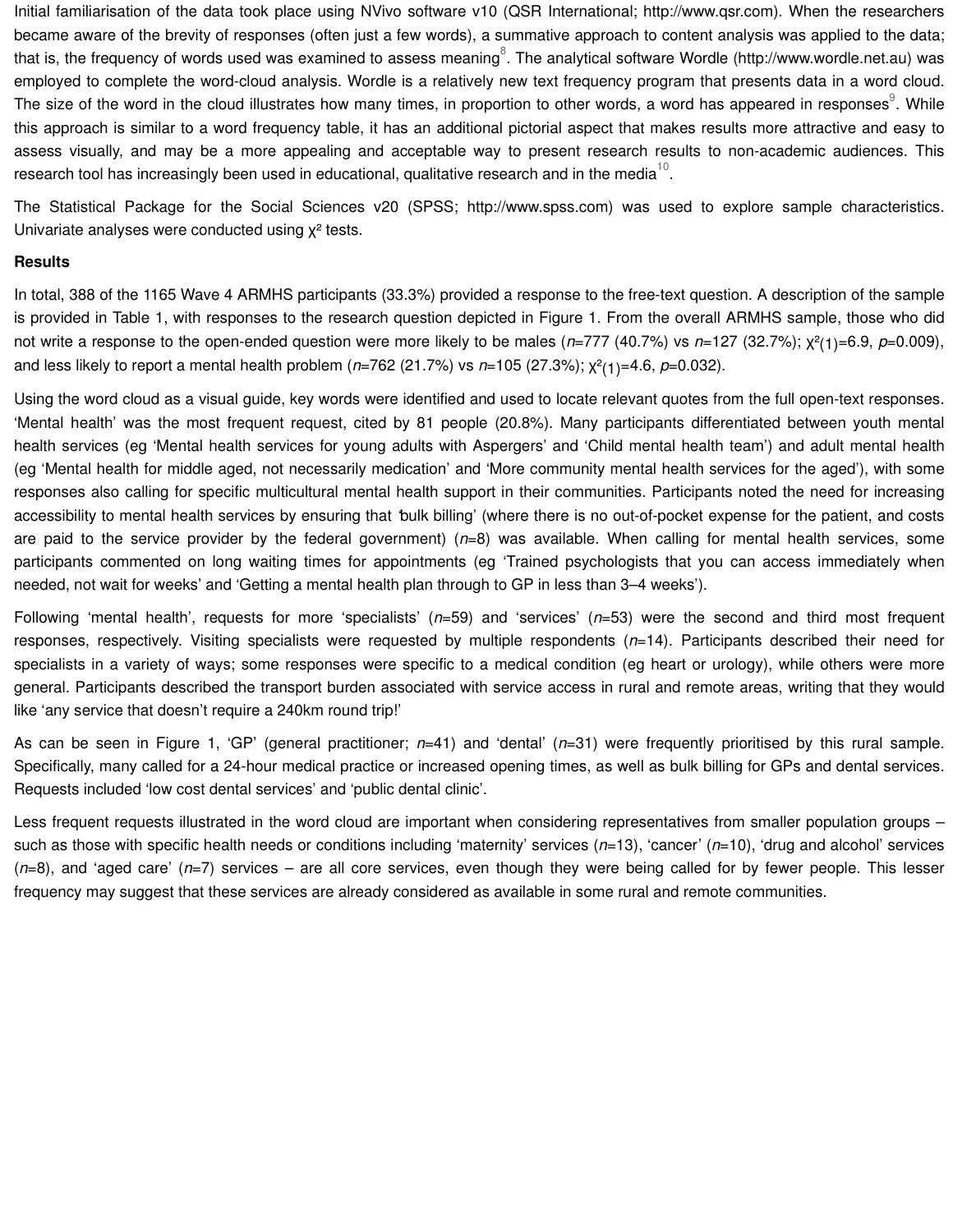**Table 1: Demographic characteristics of the ARMHS sample participants responding to the open-ended question 'What health services would you like to see the local health district providing that are currently not available in your area?' (**n**=388)**

| <b>Demographic characteristics</b>              | n(%)       |
|-------------------------------------------------|------------|
| Gender                                          |            |
| Male                                            | 127(32.7)  |
| Female                                          | 261 (67.3) |
| Relationship status                             |            |
| Married/de facto                                | 296 (77.3) |
| Single                                          | 87(22.7)   |
| Education                                       |            |
| Completed high school and/or tertiary education | 259(69.3)  |
| Did not complete high school                    | 115(30.7)  |
| Location                                        |            |
| Inner regional                                  | 146(42.8)  |
| Outer regional                                  | 119(34.9)  |
| Remote/very remote                              | 76(22.3)   |
| Any chronic physical condition                  |            |
| Yes                                             | 279(71.9)  |
| <b>No</b>                                       | 109(28.1)  |
| Any current mental health problem               |            |
| Yes                                             | 105(27.3)  |
| <b>No</b>                                       | 279 (72.7) |
| Age, mean (SD)                                  | 60.5(12.6) |



**Figure 1: Word cloud depicting requests for additional health services by rural and remote community residents.**

### **Conclusions**

This research aimed to determine whether meaningful and informative data could be obtained from short responses from open-ended survey questions using an automated data analysis technique to supplement a more in-depth analysis. Our findings showed that, while not as detailed as interview responses, the open-ended survey questions provided sufficient information to develop a broad overview of the health service priorities identified by this large rural sample. After identifying the key themes, these responses were easily contextualised and expanded upon through the full free-text data. Such automated data analysis techniques are rarely employed<sup>3</sup>; however, the current research provides valuable support for their utility in rural and remote health research.

We also aimed to determine the characteristics of survey participants who respond to open-ended questions, with our findings suggesting that these respondents largely reflect the overall sample, with a few exceptions. First, males were less likely to respond than females, which is a common occurrence in research in general. Second, those with a mental health problem were more likely to respond, which may reflect the fact that this was a mental health survey. Because ARMHS is a study on rural mental health, responses